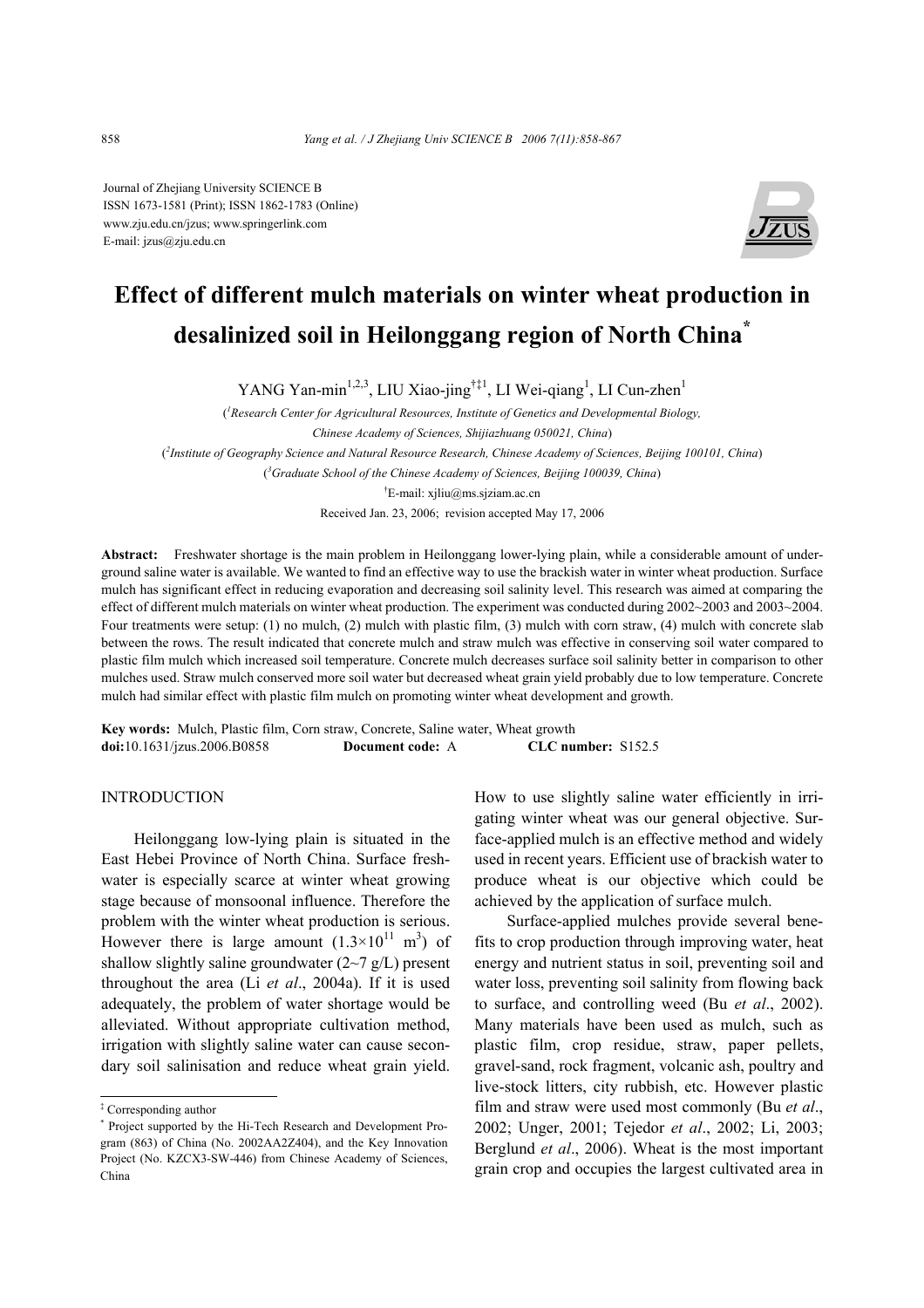North of China. Few preliminary studies have been conducted to determine the effect of plastic film, straw and gravel mulches on the wheat production (Li and Lan, 1995; Niu *et al*., 1998; Li *et al*., 2004b; Xie *et al*., 2006). These studies showed that mulch wheat increases grain yield in comparison with unmulched wheat. The main causative reasons for mulch increasing wheat yield are soil and water conservation, improved soil physical and chemical properties, and enhanced soil biological activity (Tumulhairwe and Gumbs, 1983; Tindall *et al*., 1991; Deng *et al*., 2006; Ramakrishna *et al*., 2006).

However, the application of plastic film and straw mulch are restricted, since the widespread use of non-degradable plastic film mulch over many years may damage the sustainability of the soil, and straw mulch did not always lead to high yield because of allelochemical effect on crop growth and lower soil surface temperature (Mao, 1998; Rahman *et al*., 2005). In recent years some studies were conducted on the effect of concrete mulch in controlling evaporation and upward movement of  $Na<sup>+</sup>$  and other salts (Li, 2001; Mao and Tian, 1997). However there is no detailed report comparing the effect of plastic film, straw and concrete mulch on winter wheat growth in saline area.

This research was aimed at determining the effect of different mulch on the growing of winter wheat under slightly saline water irrigation.

# MATERIALS AND METHODS

#### **Field site description**

The experiment was conducted at Nanpi Ecological Experimental Station (38°06′ N, 116°40′ E, elevation 8 m), Institute of Genetics and Developmental Biology, Chinese Academy of Sciences during two consecutive years of 2002~2003 and 2003~2004. This region is located in a medium temperate, semiarid and sub humid climatic area with long-term annual mean air temperature of 12.4 °C, annual mean precipitation of 537 mm with about 80% of the precipitation occuring between June and September. Precipitation during the winter wheat growing stage was 237 mm and 141 mm for the years of 2002~2003 and 2003~2004. The tested soil was a desalinized loam with a bulk density of 1.4  $g/cm^2$ , soil salt content of 2~3 g/L. The groundwater has EC level of 3.28 dS/m and pH of 7.38. The organic matter, available N, available P, available K content were 1.18%, 36 mg/kg, 9.2 mg/kg, 157 mg/kg respectively.

#### **Experiment design and management**

Four treatments were setup: (1) no mulching (CK); (2) mulching with 3 cm long pieces of dried corn straw by 15 mg/ha (straw); (3) mulching with concrete slab between the rows, which was 3 m long, 12 cm wide and 3 cm thick and the concrete was a mix of one part Portland cement and three parts sand (concrete); (4) mulching with 0.6 mm thick, white clear plastic film (film). All the mulches were applied after sowing. Whole plots were 3 m long and 2.2 m wide and separated by a 180 cm deep and 0.3 cm thick plastic wall. Each treatment was arranged in a randomized complete block design with three replicates.

The land was irrigated at rate of  $675 \text{ m}^3/\text{ha}$  before land preparation and then tilled deeply with fertilizer at rate of 150 kg/ha urea, 750 kg/ha calcium superphosphate in 2002 and 225 kg/ha urea, 375 kg/ha ammonium phosphate in 2003. Winter wheat variety "9204" was sown at rate of 315 kg/ha on 24 Oct. in 2002 and 21 Oct. in 2003 respectively. Irrigation was applied one time at turning green stage in 2003 and two times at shooting stage and heading stage in 2004 at rate of  $600 \text{ m}^3$ /ha each time in both years, and  $150$ kg/ha urea was tilled with the irrigation in 2003. Crop rotation was wheat-maize for both years.

# **Sampling and measurement**

One access tube was installed in each plot to determine soil water contents by neutron attenuation method. Determinations were made to a depth of 100 cm at 20 cm increments on 8 Nov., 8 Dec., 21 Jan., 20 Feb., 22 Mar., 1 Apr. and 11 Jun. during 2003~2004. Soil samples were taken from 0- to 5-, 5- to 10-, 10- to 20-, 20- to 40-, 40- to 60-, 60- to 80-, 80- to 100-cm depth to measure soluble cations and anions by titration methods (US Salinity Lab Staff, 1954) before harvest in 2003. Soil temperature of the top 15 cm layer at 5 cm intervals was measured by using geothermometer in 2003~2004. The soil temperature was observed at 8:00, 14:00 and 18:00 every day during the growing stage and the hourly temperature in a typical sunny and cloudy day was measured on 17 Feb. and 20 Feb.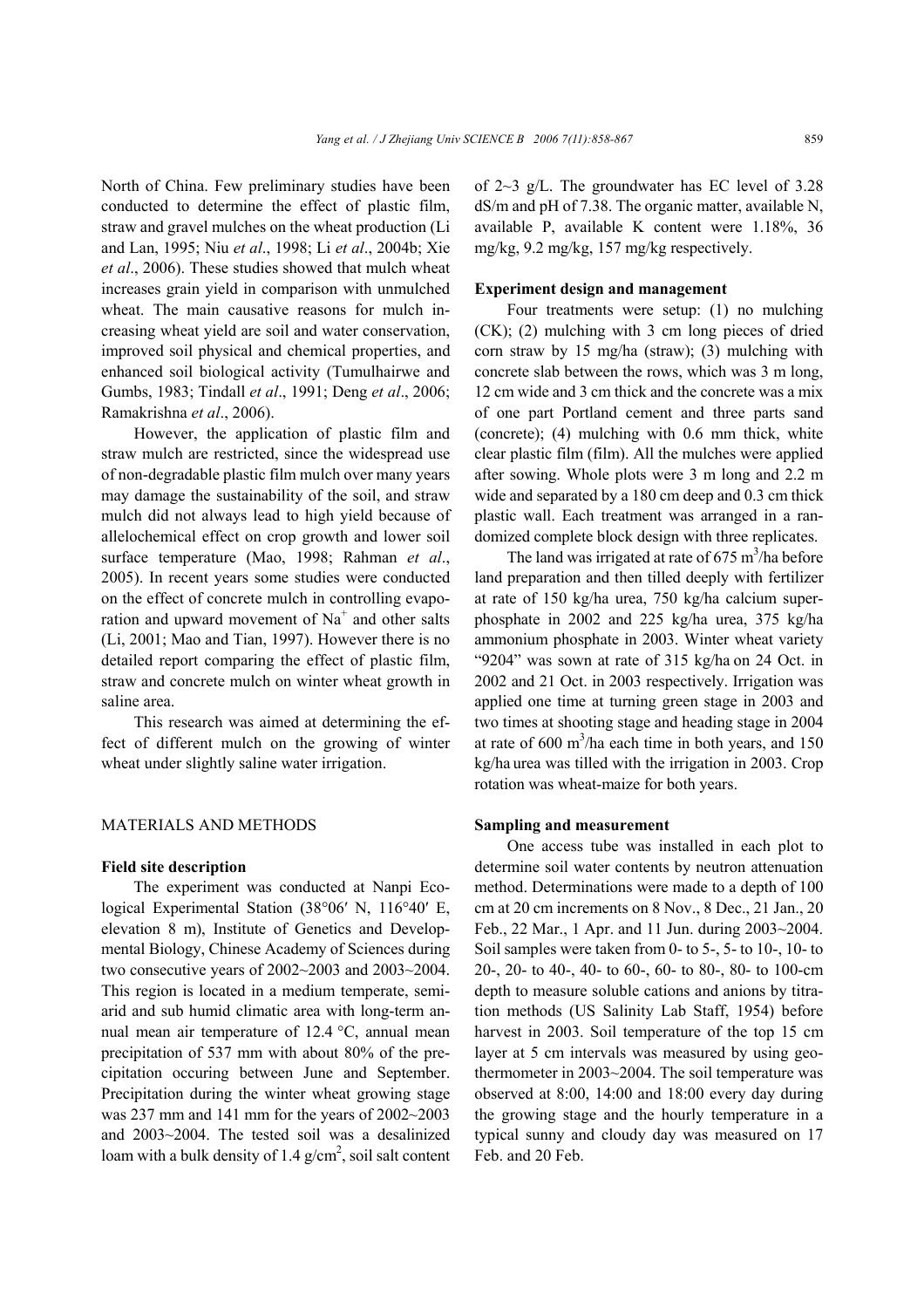Ten plants were randomly selected in each plot to examine plant height, leaf area index and above biomass dry matter on 2 Apr., 21 Apr., 2 May, and 27 May in 2003 and 19 Feb., 11 Apr., 27 Apr., and 21 May in 2004. Leaf area was measured by leaf width×length×0.75. Plant samples were oven dried at 105 °C for half hour and at 80 °C for another 36 h and then weighed for dry biomass. At final harvest, three rows of wheat in one meter in each plot were hand harvested, and grain yield and yield components were determined in both years. The winter wheat development stages were recorded, and also plant population including basic seedling, stem number before winter and max stems were counted by three rows of one meter during 2003~2004.

Leaf chlorophyll content was examined by Chlorophyll Meter SPAD-502 (Minolta Company) on 4 Apr., 3 May and 24 May during the years of 2002~2003, and on 19 Feb., 19 Mar., 8 Apr., 28 Apr., 2 May during the years of 2003~2004.

## **Statistical analysis**

The data were subjected to statistical analysis by SPSS Ver. 11.0 and the means were tested using Duncan's Multiple Range Test at 5% level of significance.

## **RESULTS**

# **Soil conditions**

1. Soil moisture

Soil water content of all treatments was similar at the beginning of the growing stage and varied with time in response to mulch, until the irrigation was applied at turning green stage when the soil water content of all plots was similar again (Fig.1). At the early growing stage, soil water content of the plots with mulch was significantly greater than control and the order from high to low was: concrete, straw, film and control. However, with the growing of wheat population canopy, the effect of mulch on soil water content was decreasing. But soil moisture of concrete and straw mulch was still slightly higher than that of film and control, and there was no difference between film and control in the late stage.

2. Soil salinity level

Soil salinity level in mulch conditions was lower



**Fig.1 Soil water content dynamics in surface layer (0~40) as affected by different mulching materials in the years of 2002~2003** 

Vertical bars represent one standard error of the difference; CK corresponds to control treatment

as compared to control at the surface layer  $(0\text{~}20 \text{ cm})$ ; The concrete mulch had more significant effect on soil salinity level than straw and film mulch compared to control (Fig.2). To depth below 40 cm, the effect on salinity level among different mulch treatment was not significant.





Horizontal bars represent one standard error of the difference; CK corresponds to control treatment

#### 3. Soil temperature

Effect of mulch treatment on soil temperature varied from treatments and time (Fig.3). In winter (from December to February), the film mulch treatment was more effective than concrete mulch treatment in increasing soil temperature, however the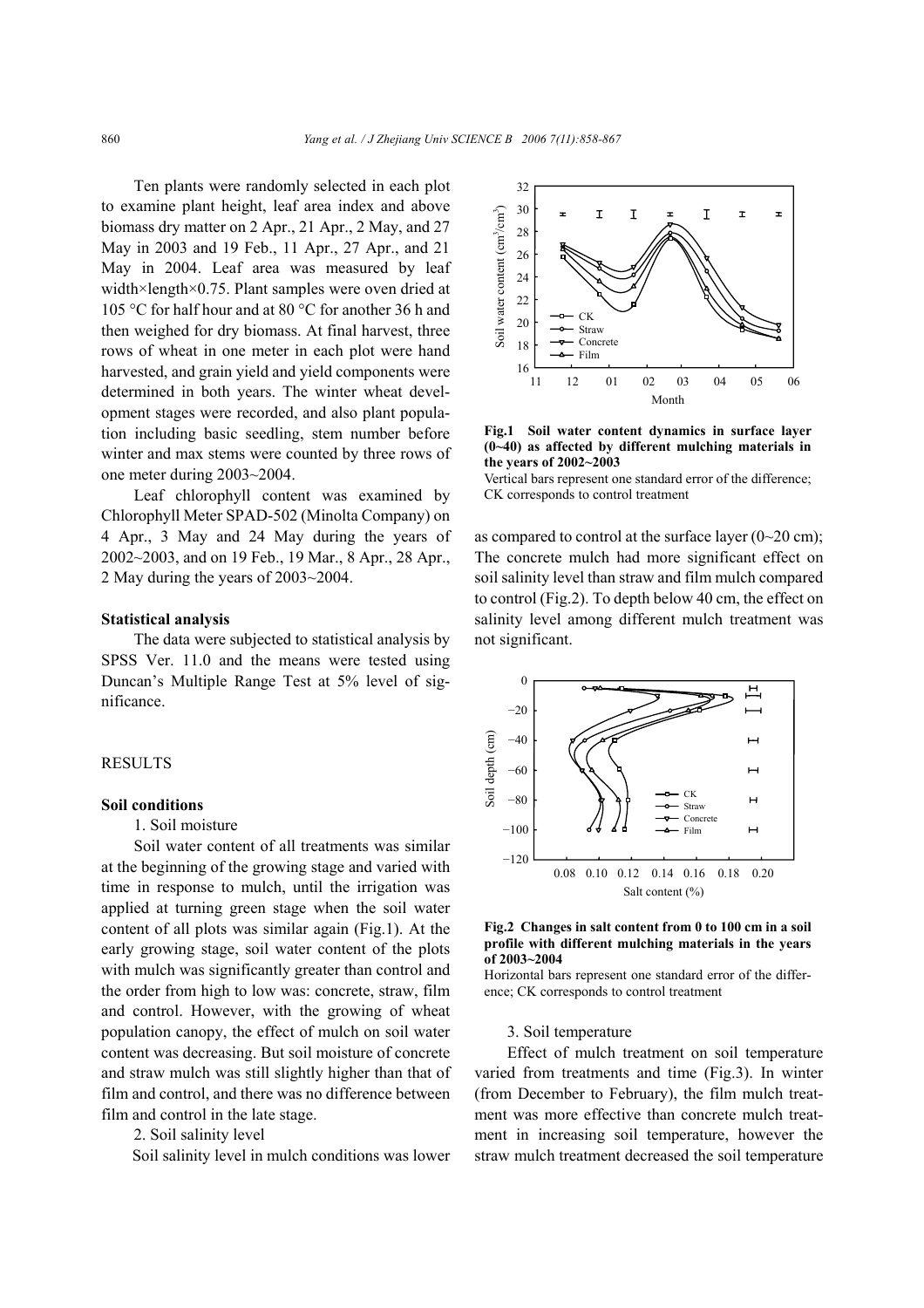compared to bare soil. At wheat turning green stage, due to the large fluctuation of soil temperature, the difference of each treatment became very significant and the sequence from great to small soil temperature was the same as that in winter stage. However, with the soil temperature increasing gradually at shooting stage, the effect of mulch treatment became less important and little difference due to treatment occurred.

All the mulch treatments had reverse effect on soil temperature, with soil temperature of mulch treatment being lower than that of control. At filling stage, the effect of mulch was positive at first and then negative.

Changing trend of hourly temperature during a day was different between sunny and cloudy day (Fig.4). On sunny day, the soil temperature of each treatment from 7:00 to 14:00 was similar, but after



**Fig.3 Average daytime temperature of the soil profile from 0 to 20 cm with different mulching materials in different stage. (a) Over-winter stage; (b) Turning green stage; (c) Shooting stage; (d) Filling stage**  CK corresponds to control treatment



**Fig.4 Hourly temperature average from 0 to 20 cm soil profile as affected by different mulching materials on the typical sunny and cloudy day at turning green stage. (a) Sunny; (b) Cloudy**  CK corresponds to control treatment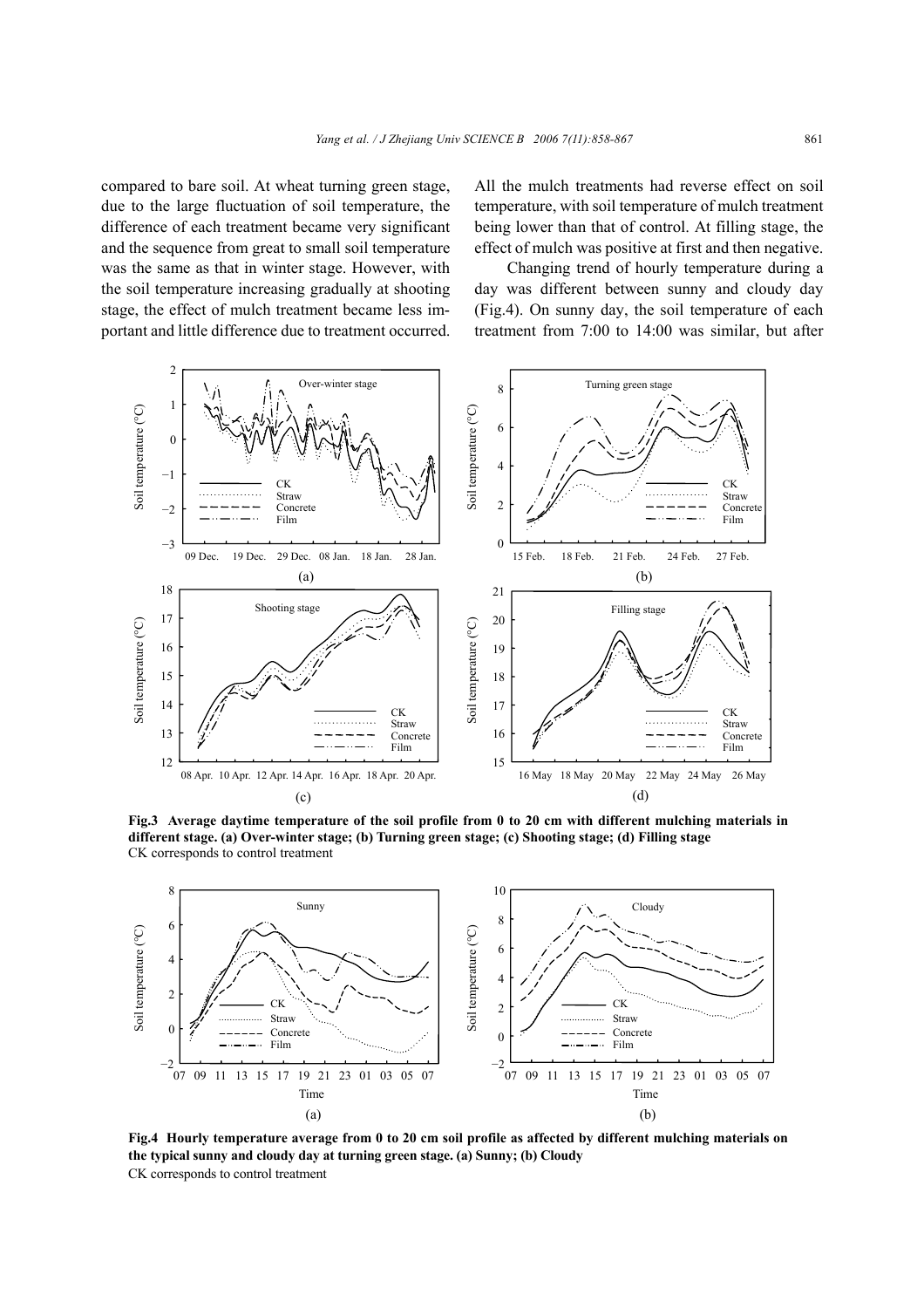14:00, the soil temperature of all treatments began to decrease, and the difference among the treatments was significant while concrete had similar variation trend with plastic film mulch, as control and straw mulch also did. After 14:00, straw had the lowest temperature among the four treatments while the temperature in the control and plastic film mulch was higher. However during cloudy day, the temperature among all the treatments was significantly different, except between control and straw mulch from 7:00 to 14:00 and the temperature in plastic film mulch and concrete mulch was higher than that in control and straw mulch.

#### **Plant growth**

1. Development stage

Wheat reached seedling emergence about 8 d and 4 d earlier for film and concrete mulch treatment, but 1 d later for straw mulch treatment compared to control (Table 1). And wheat reached turning green, shooting, heading and ripening stages about 1 to 2 d earlier for film and concrete mulch treatment and 1 to 2 d later for straw mulch treatment in 2002~2003. Similar result was found in 2003~2004.

#### 2. Yield and yield components

Grain yield, spikes per unit area and weight per kernel in straw and concrete mulch treatments were significantly higher than those in control and straw mulch treatments in both years (Table 2). However, there was no significant difference in kernels per spike among the four treatments. Spikes per unit area in film mulch treatment were significantly greater than those in concrete mulch treatment for 2002~2003, but the results were not similar for year 2003~2004. However, the differences between the two treatments were not significant. Tiller's initiation of winter wheat occupies a long period which is divided into two stages, before winter and in the next spring. The tillers before winter are called winter-stems (main stem included) and the tillers initiation peaked in the next spring which was max-stems (main stem included). The basic seedling was similar in all the treatment before tiller initiation (Table 3). However, the tillers varied due to different mulch materials and the film was the most favorable for the winter tillers development, and the next was concrete mulch compared to the control which was similar to straw mulch before winter. Significant difference in number of

**Table 1 Developing stage of winter wheat as affected by different mulching materials in the years of 2002~2003 and 2003~2004 respectively** 

| Treatment     | Seeding   | Seedling  | Turning green | Shooting  | Heading   | Ripening         |
|---------------|-----------|-----------|---------------|-----------|-----------|------------------|
| $2002 - 2003$ |           |           |               |           |           |                  |
| CK.           | 24 Oct.   | 18 Nov.   | 24 Feb.       | $11$ Apr. | 1 May     | $7$ Jun.         |
| <b>Straw</b>  | 24 Oct.   | $19$ Nov. | $25$ Feb.     | $11$ Apr. | 3 May     | 8 Jun.           |
| Concrete      | 24 Oct.   | $14$ Nov. | $23$ Feb.     | 9 Apr.    | 29 Apr.   | $6 \text{ Jun.}$ |
| Film          | 24 Oct.   | $10$ Nov. | $22$ Feb.     | 9 Apr.    | 30 Apr.   | $6 \text{ Jun.}$ |
| $2003 - 2004$ |           |           |               |           |           |                  |
| CK.           | $21$ Oct. | $11$ Nov. | $17$ Feb.     | 4 Apr.    | 23 Apr.   | $6$ Jun.         |
| <b>Straw</b>  | $21$ Oct. | $13$ Nov. | 18 Feb.       | 5 Apr.    | 24 Apr.   | 8 Jun.           |
| Concrete      | $21$ Oct. | 8 Nov.    | 17 Feb.       | 3 Apr.    | $20$ Apr. | $15$ Jun.        |
| Film          | 21 Oct.   | 4 Nov.    | 16 Feb.       | 3 Apr.    | $21$ Apr. | 6 Jun.           |

CK corresponds to control treatment

**Table 2 Yield and yield composition as affected by different mulching materials in the years of 2002~2003 and 2003~2004 respectively** 

| Treatment     | Spikes<br>$(m^{-2})$ | spike                     | Kernels per Weight per<br>kernel (mg) | Yield<br>(kg/ha)            | Treatment     | <b>Spikes</b><br>$(m^{-2})$ | spike                       | Kernels per Weight per<br>kernel (mg)             | Yield<br>(kg/ha) |
|---------------|----------------------|---------------------------|---------------------------------------|-----------------------------|---------------|-----------------------------|-----------------------------|---------------------------------------------------|------------------|
| $2002 - 2003$ |                      |                           |                                       |                             | $2003 - 2004$ |                             |                             |                                                   |                  |
| <b>CK</b>     | $407 \pm 24^{\circ}$ | $33.3 \pm 1.6^a$          | $37.6 \pm 0.5^{\text{a}}$             | $4066 \pm 172$ <sup>a</sup> | СK            | $531 \pm 1^a$               | $33.9 \pm 0.2^a$            | $42.2 \pm 0.1^{\circ}$ 7246 $\pm$ 50 <sup>a</sup> |                  |
| <b>Straw</b>  | $397 \pm 3^a$        | $33.5 \pm 0.5^{\circ}$    | $37.4 \pm 0.6^a$                      | $4072 \pm 127$ <sup>a</sup> | <b>Straw</b>  | $554 \pm 2^{b}$             | 33.6 $\pm$ 0.3 <sup>a</sup> | $42.9 \pm 0.9^{\circ}$ 7146 $\pm$ 50 <sup>a</sup> |                  |
| Concrete      | $453 \pm 11^{b}$     | $31.6 \pm 0.3^{\text{a}}$ | $38.1 \pm 0.2^b$                      | $4563 \pm 157$ <sup>b</sup> | Concrete      | $672 \pm 2$ <sup>c</sup>    | 33 $8\pm 0$ 1 <sup>a</sup>  | 44.6±1.0 <sup>b</sup> 7546±50 <sup>b</sup>        |                  |
| Film          | $461 \pm 7^{b}$      | $33.0 \pm 0.5^{\text{a}}$ | $39.1 \pm 0.3^b$                      | $4904 \pm 92^{6}$           | Film          | $700\pm5^{\rm d}$           | $33.4 \pm 0.4^{\circ}$      | $45.1\pm0.9^{\rm b}$ 7796 $\pm30^{\rm b}$         |                  |

Means within columns followed by the different letters are significantly different at *P*=0.05. CK corresponds to control treatment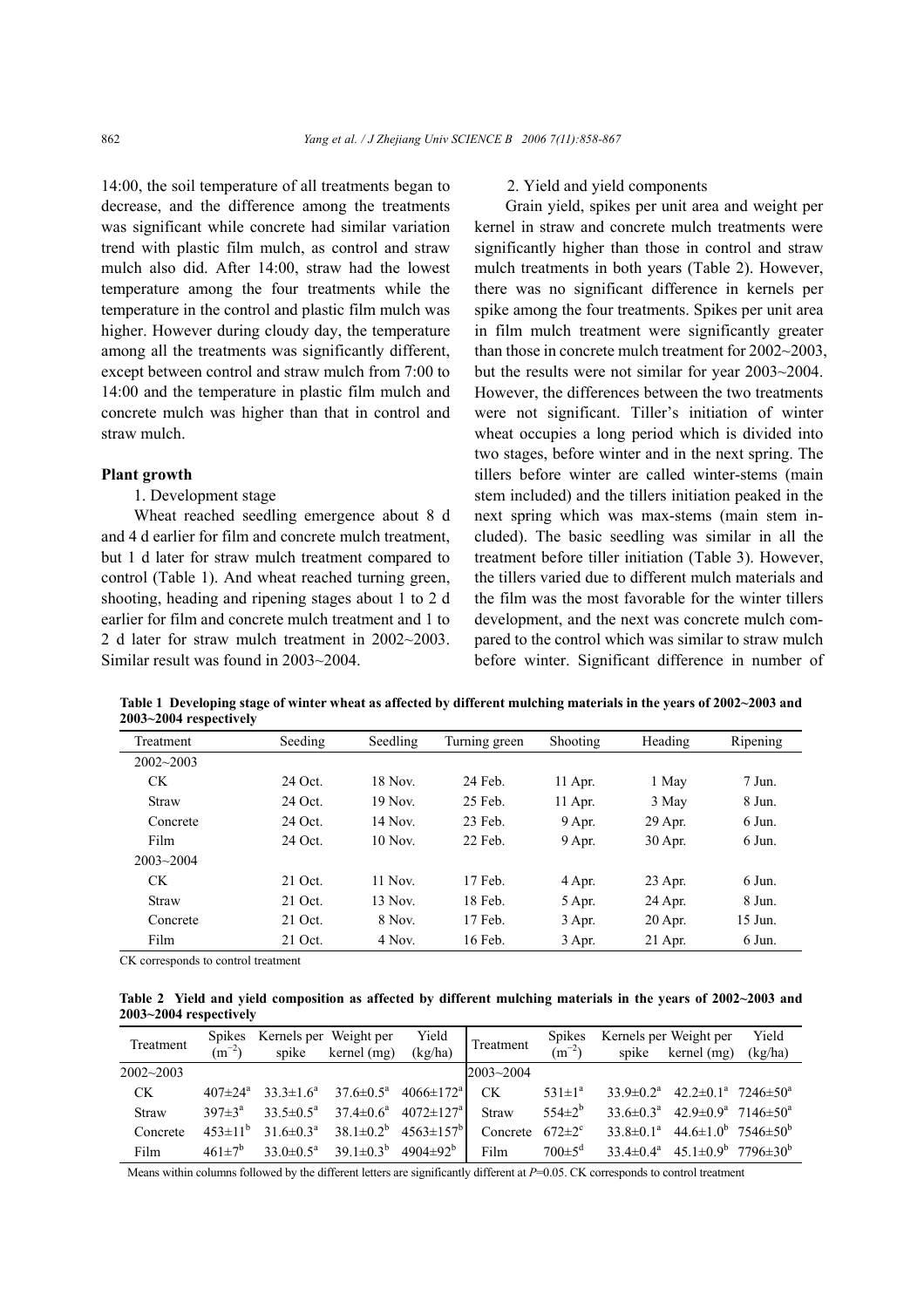**Table 3 Three population indexes of winter wheat as affected by different materials in the years of 2003~2004**

| Treatment    | Seedling<br>$\rm (m^{-2}$ | Winter stems<br>$(m^{-2}$ | Max stems<br>(m            |
|--------------|---------------------------|---------------------------|----------------------------|
| CК           | $665 \pm 1^{\circ}$       | $712 \pm 15^{\circ}$      | $1517 \pm 20^b$            |
| <b>Straw</b> | $664 \pm 1^{\text{a}}$    | $682 \pm 1^a$             | $1317 \pm 3^a$             |
| Concrete     | $668 \pm 0^a$             | $716 \pm 7^b$             | $1674 \pm 26^{\circ}$      |
| Film         | $657 \pm 5^{\circ}$       | $748 \pm 11^{\circ}$      | $2081 \pm 72$ <sup>d</sup> |

Means within columns followed by the different letters are significantly different at *P*=0.05. CK corresponds to control treatment

max stems occurred among each of the treatments and the maximum number was achieved in film mulch followed by concrete, control and straw mulch.

## 3. Plant height

The plant height of film mulch and concrete mulch was significantly greater than that of straw mulch and control at most stages in both years (Fig.5). But the plant height of all the treatment except film mulch was similar at the end of the growing stage of 2003~2004. The difference between film mulch and concrete mulch or the difference between straw mulch and control were not significant.

4. Leaf area index

Leaf area was gradually increased until the middle of May and then decreased during both years. At early growing stage, the leaf area index in plastic film mulch was greater than that in straw mulch and



**Fig.5 Plant height (a), leaf area index (b) and dry matter (c) above ground over time as affected by different mulching materials in the years of 2002~2003 and 2003~2004 respectively**  Means followed by a different letter are significantly different within the treatments at the 0.05 probability level.

Vertical bars represent one standard error of the difference among 3 replicates; CK corresponds to control treatment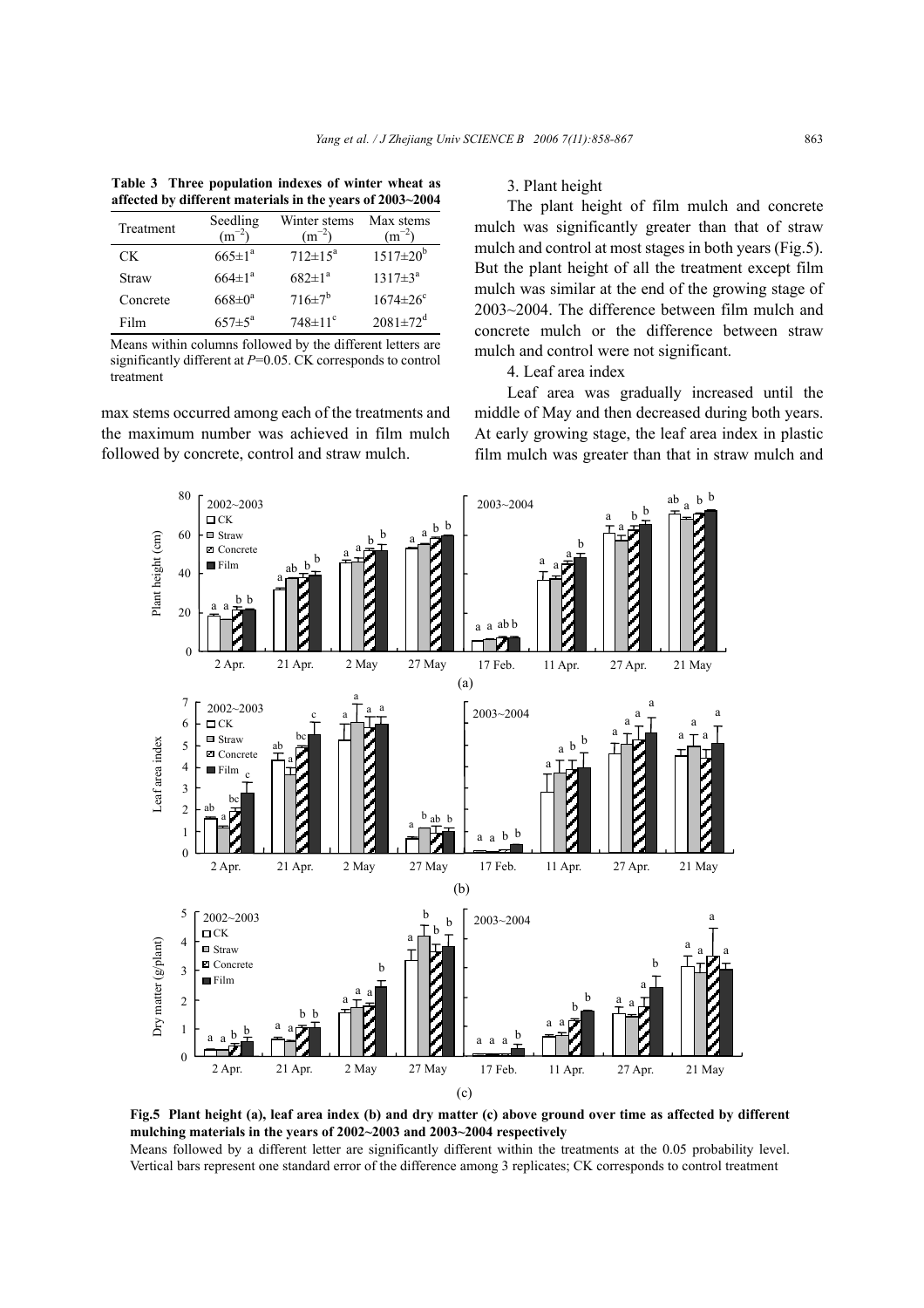control in both years, but that in concrete mulch was only greater than straw mulch in the years 2002~2003 and was significantly greater than control and straw in the years 2003~2004 (Fig.5). There was no significant difference between either film and concrete or concrete and control in the early stage in both years. However at the late growing stage, the leaf area index in straw and control became greater than concrete and plastic film in both years and it was significantly greater in 2002~2003.

#### 5. Dry matter accumulation

Dry matter accumulation in film mulch and concrete mulch was significantly greater than that in straw mulch and control for most of the time at the early growing stage of both years (Fig.5). But at the late growing stage, the difference among control, straw mulch and concrete mulch was decreasing, and at last there was no difference among the treatments (2003~2004), even the straw mulch was greater than the other treatments (2002~2003).

### 6. Leaf chlorophyll content

Leaf chlorophyll content in plastic film and concrete was slightly greater than that in straw mulch and control in 2002~2003 and that in plastic film was greater than the other treatments in 2003~2004 in the early stage (Fig.6). But with increase in age, the leaf chlorophyll content in straw and control was becoming higher than that in film and concrete in both years.

## DISCUSSION

Various kind of field mulches have been used (Bu *et al*., 2002; Unger, 2001; Tejedor *et al*., 2002; Li, 2003) like (1) chemical mulch (plastic film, pitch, water conservation agent, membrane agent, etc.), (2) physical mulch (sand, pebble, paper pellets, cloth, turf, etc.), (3) biological mulch (straw, crop residue, grass, growing green fertilizer, etc.). In addition to most popular mulch material used (i.e., plastic film and straw), pebble has also been reported in literature to conserve moisture in the semi-arid region of China for thousands of years (Li *et al*., 2000a). Concrete mulch has similar physical characteristics as that of pebble and it is more favorable for field production, because it can be easily removed when not used in comparison to pebble. Concrete mulch does not pollute the soil and it can be sustainably used for many years. Therefore concrete mulch is a safe and low cost method in agricultural production.

The environmental factors which are affected by mulch include soil temperature, soil moisture, soil salinity level, nutrients and soil texture (Li *et al*., 2000b). The initial response of application of mulch is the change of soil temperature which varies with the type and quantity of mulch material, also application time and site. Our result indicates the soil temperature in plastic film and concrete mulch was higher than those in bare soil during most growing stages, which is consistent with results of numerous studies that showed use of mulch increases soil temperature (Unger, 1975; Li and Lan, 1995). But the soil temperature in mulch treatment was lower than that in control at shooting stage and late filling stage, which was likely due to the two times of irrigation. However the soil temperature in straw mulch applied area was lower than that in control, which is in agreement with results obtained earlier (Wicks *et al*., 1994; Gao and



**Fig.6 Leaf chlorophyll content over time as affected by different mulching materials in the years of 2002~2003 (a) and 2003~2004 (b) respectively**

Means followed by a different letter are significantly different within the treatments at the 0.05 probability level; Vertical bars represent one standard error of the difference among 3 replicates; CK corresponds to control treatment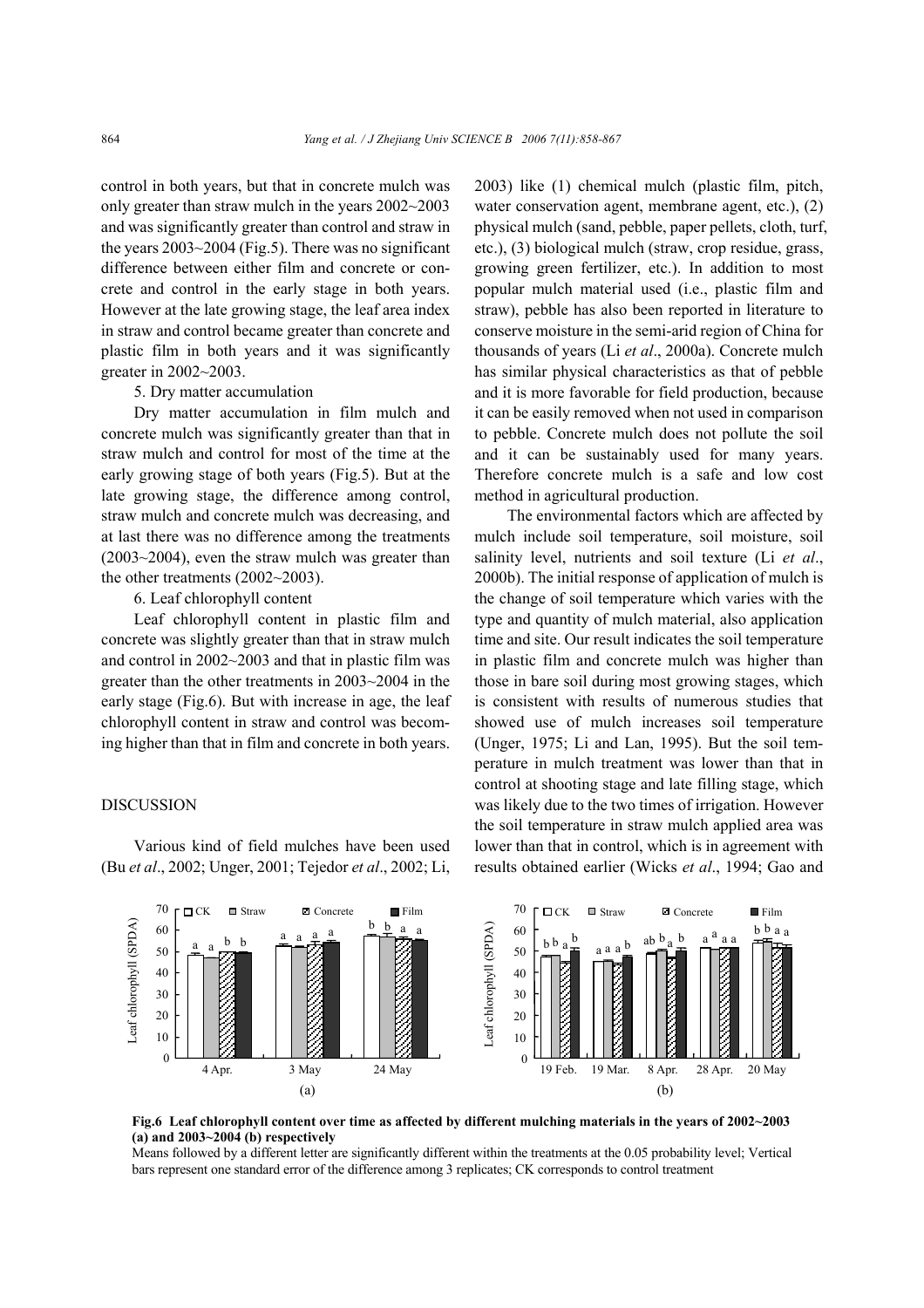Zhao, 1995; Buerkert *et al*., 2000). The lower soil temperature with straw mulch may be caused by the combined effects of changes in albedo and surface roughness, increased plant cover, and higher water content at the soil surface (Buerkert *et al*., 2000). Excessive amount of straw may lead to low soil temperature (Chen *et al*., 2002). However, Dong and Qian (2002) argued the soil temperature with straw mulch decreased in the day and was conserved at night; Chen *et al*.(2002) and Fan *et al*.(2003) reported that soil temperature with straw mulch increased in winter and decreased in the spring.

The mulch layer on the field surface can weaken the intensity of turbulent exchange between the atmosphere and soil water, which cause soil moisture to be prevented from evaporating, and thus reduce ineffective water consumption (Dong and Qian, 2002). However the mulch treatment usually promotes plant growth associated with higher plant transpiration and greater soil water loss (Li and Lan, 1995). Therefore the soil surface mulch can alter water distribution between soil evaporation and plant transpiration (Huang *et al*., 2005). In addition mulch can change the soil water distribution from deep layer to surface layer. Our experiments showed that the moisture in mulch treated top soil was greater in comparison to bare soil during early stage, and this difference reduced when the crop exhibits certain canopy (Tolk *et al*., 1999; Todd *et al*., 1991). Unger and Jones (1981) found that shading by the plant canopy substitutes for the beneficial effect of growing season mulch. Concrete mulch is more effective in conserving soil water than the other two materials: straw and plastic film. It seems that straw is better than plastic film in soil water conservation, but it sacrifices soil temperature and wheat growth. On the other hand, plastic film increases soil temperature the most but consumes too much soil water. Compared to straw and plastic film, concrete mulch is more favorable either in conserving soil moisture or increasing soil temperature.

Salt damage is serious in spring, because of high evaporation induced by little precipitation, more wind, and high temperature and less canopy, when most crops are during the seedling stage and sensitive to salinity. Mulch can prevent soil salinity from flowing back to soil surface through reducing evaporation as the salt comes with water and goes with water (Zhang *et al*., 1996; Li and Lan, 1995; Li *et al*., 2000c; Tejedor *et al*., 2003). Fan *et al*.(1993) reported that the salinity level of the soil (0.44%) decreased to 0.07% after being mulched with straw for two years. Mao and Tian (1997) demonstrated that the concrete mulch has significant effect on decreasing salt content in maize and jujube fields. Our findings provide direct evidence that the three kinds of mulch material can decrease salt content in 0~40 cm depth of soil layer, in which the concrete is the more favorable than straw and plastic film mulch under saline water irrigation. The frequency of saline water irrigation can be increased under mulches practice; however it is impossible under conventional conditions, because it can lead to secondary salinisation and decrease crop yield (Li *et al*., 2004a). The main reason concrete treatment decreased the salinity level more significantly than the straw and film treatment may be that the concrete mulch as a thick cover separates the soil and atmosphere turbulence and reduces the water and salt movement much more than the other two treatments.

The growth and development of winter wheat was promoted by film and concrete mulch resulted from favorable soil moisture, temperature and salinity level, and delayed by straw mainly due to low soil temperature. The soil temperature is likely to be the critical environmental factor in promoting developmental stage and tillers initiation for winter wheat growth in this area. The other reason for reduced yield in straw mulch treatment was likely to be due to low N fertility that occurred when the soil was covered with much residue (Unger, 1986). While, multi-year studies showed a variable response to straw mulch with each growing season, ranging from 0% up to 70% yield increases (Tolk *et al*., 1999).

The higher grain yield in plastic film mulch and concrete mulch may be caused by promoting developmental stage, increasing dry matter accumulation in the early stage and optimizing dry matter distribution in the reproduction in the late stage. In the early stage, the plant height, and leaf area and dry matter accumulation was definitely higher in plastic film mulch and concrete mulch than in straw mulch and control. But in the late season, the differences of dry matter among the three mulch treatments were not significant and the leaf area index and leaf chlorophyll content of plastic film and concrete were lower in comparison to straw and control. This is likely due to the fact that plastic film mulch and concrete mulch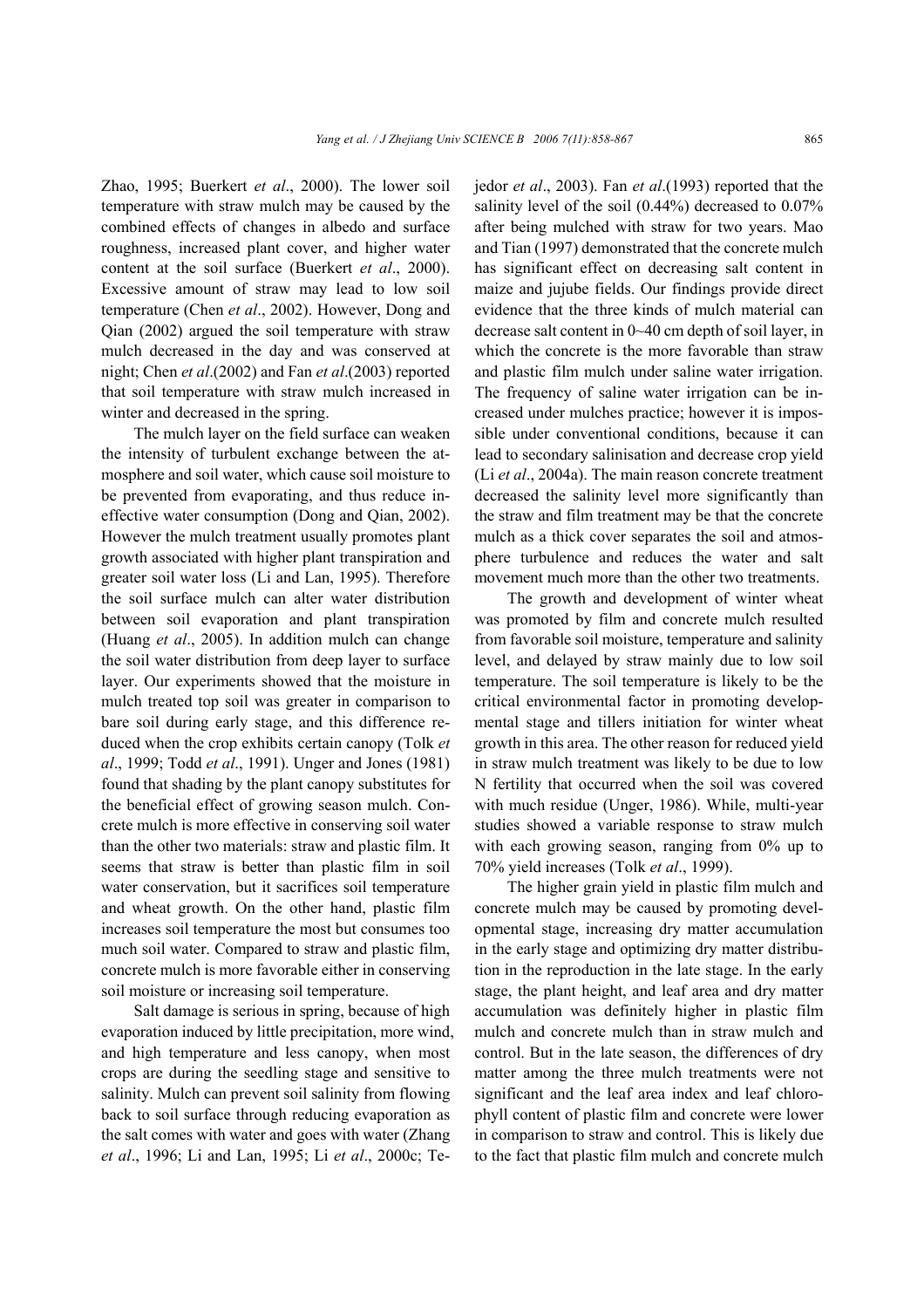treatments promoted vegetative growing in the early season and distributed more dry matter to reproductive organ and decreased the vegetative growth, which caused the lower leaf area and leaf chlorophyll content in the late season.

Film and concrete mulch treatments produced higher grain yield by increasing spikes per unit area and weight per kernel compared to control and straw mulch. However Li *et al*.(2004a) reported that there was no significant difference in yield components between plastic film mulch and non-mulch treatment, although there was increased yield in mulch treatment. Our results indicated that the difference of kernels per spike in all treatments was not significant. But Li and Lan (1995) and Niu *et al*.(1998) pointed out that kernels per spikes were increased due to plastic film mulch. Rahman *et al*.(2005) reported straw mulch treatments brought about significantly higher spikes per unit area and kernel weight per spike than no-mulch treatment, but not in kernel weight. Concrete and plastic film mulch has similar effect on the yield and yield components.

## **CONCLUSION**

Different mulch materials had different effect on soil conditions: concrete and straw mulch seems more favorable for conserving soil water; and plastic film is the best treatment for increasing soil temperature; concrete mulch decreases the soil surface salinity level more in comparison to the other two material mulches. However the straw mulch decreases wheat grain yield due to low temperature, although it conserve more soil water content. Straw mulch is not very fit for winter wheat production in this area. Concrete mulch has similar effect with plastic film mulch on promoting winter wheat development and growth. As a new mulch material, the concrete mulch has some advantage such as repeated use, without pollution and low cost, compared to plastic mulch, so we recommend that it can be used as a complementary material to plastic film.

#### ACKNOWLEDGEMENT

The authors thank the technical assistance by Mrs. Xinyan Feng and Mr. Jinyu Guo. The thanks also go to Professor M. Ajmal Khan at University of Karachi for his constructive suggestion and language reviewing.

#### **References**

- Berglund, R., Svensson, B., Gertsson, U., 2006. Impact of plastic mulch and poultry manure on plant establishment in organic strawberry production. *J. Plant Nutr.*, **29**(1): 103-112. [doi:10.1080/01904160500416497]
- Bu, Y.S., Shao, H.L., Wang, J.C., 2002. Effects of different mulch materials on corn seeding growth and soil nutrients' contents and distributions. *J. Soil Water Cons.*, **16**(3):40-42 (in Chinese).
- Buerkert, A., Bationo, A., Dossa, K., 2000. Mechanisms of residue mulch-induced cereal growth increases in West Africa. *Soil Sci. Soc. Am. J.*, **64**(1):346-358.
- Chen, S.Y., Zhang, X.Y., Liu, M.Y., 2002. Soil temperature and soil water dynamics in wheat field mulched with maize straw. *Chin. J. Agrometeorol.*, **23**(4):34-37 (in Chinese).
- Deng, X.P., Shan, L., Zhang, H.P., Turner, N.C., 2006. Improving agricultural water use efficiency in arid and semiarid areas of China. *Agric. Water Manage.*, **80**(1-3):23-40. [doi:10.1016/j.agwat.2005.07.021]
- Dong, Z.Y., Qian, B.F., 2002. Field investigation on effects of wheat-straw/corn-stalk mulch on ecological environment of upland crop farmland. *J. Zhejiang Univ. Sci.*, **3**(2): 209-215.
- Fan, X.W., Chi, B.L., Jiao, X.Y., Li, D.W., Zhang, Z.P., 1993. Soil improvement and yield increment in salt-alkalined fields by straw mulch. *Agric. Res. Arid. Areas.*, **11**(4): 13-18 (in Chinese).
- Fan, Z.X., Wang, Z.F., Zhang, F.S., 2003. Effect of mulch on soil physical characteristics and wheat yield. *J. Wheat Res.*, **24**(3):18-20 (in Chinese).
- Gao, S.M., Zhao, S.L., 1995. Research on the compensatory effects to water deficits on dryland spring wheat in semi arid area. *Acta Botan Boreali-Occidental Sin*, **15**(8):32-39 (in Chinese).
- Huang, Y.L., Chen, L.D., Fu, B.J., Huang, Z.L., Gong, J., 2005. The wheat yields and water-use efficiency in the Loess Plateau: straw mulch and irrigation effects. *Agric. Water Manage.*, **72**(3):209-222. [doi:10.1016/j.agwat.2004.09. 012]
- Li, W.Q., 2001. The study of the effect of long-term concrete mulch on jujube garden eco-environment. *Syst. Sci. Comprehen. Stud. Agric.*, **17**(4):249-252 (in Chinese).
- Li, X.Y., 2003. Gravel-sand mulch for soil and water conservation in the semiarid loess region of northwest China. *Catena*, **52**(2):105-127. [doi:10.1016/S0341-8162(02) 00181-9]
- Li, S.Q., Lan, N.J., 1995. Achievements and progresses in the research of wheat mulched by plastic films. *Gansu Agri. Sci. Technol.*, (5):1-3 (in Chinese).
- Li, X.Y., Gong, J.D., Guo, Q.Z., Wei, X.H., 2000a. Rainfall interception loss by pebble mulch in the semiarid region